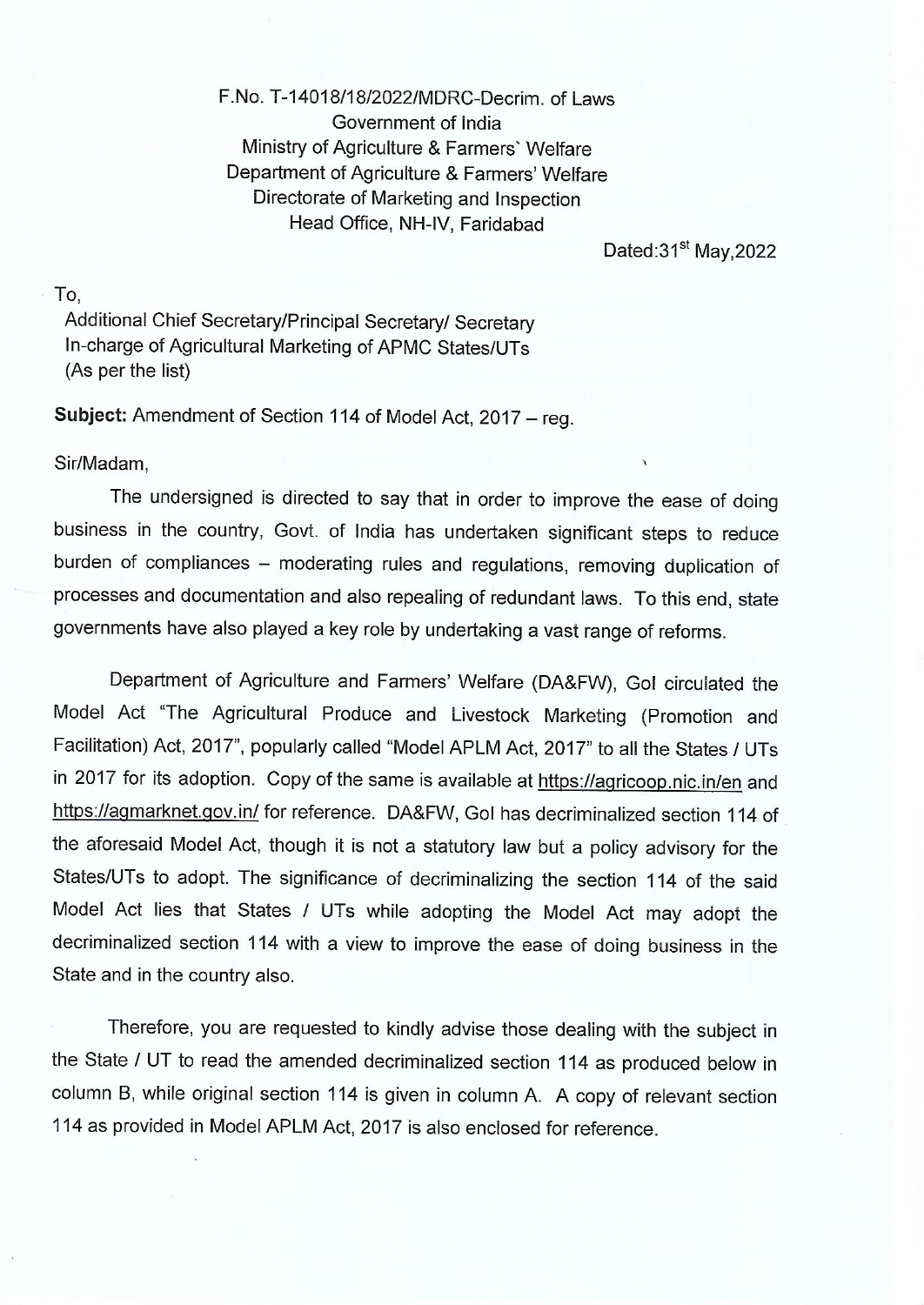| Column-A: Original version<br>as<br>provided under section 114                                                                                                                                                          | Column-B: Amended decriminalized<br>section 114 for adoption                                                                                                                                                                                                    |
|-------------------------------------------------------------------------------------------------------------------------------------------------------------------------------------------------------------------------|-----------------------------------------------------------------------------------------------------------------------------------------------------------------------------------------------------------------------------------------------------------------|
| Bye-laws or order issued there under order issued there<br>shall be<br>imprisonment which may extend to six   fifty thousand rupees".<br>months or with fine which may extend to<br>five thousand rupees or with both". | "Any person who contravenes any   "Any person who contravenes any provision<br>provision of this Act, or of any Rule or of this Act, or of any Rule or Bye-laws or<br>under<br>shall<br>be<br>punishable with simple punishable with fine extending to one lakh |

 $\cdot$   $\overset{\circ}{\rightarrow}$ 

Encl: As above.

Yours Sincerely,

Rtier  $P<sub>h</sub>$  $Dr.S.K.Singh<sup>3</sup>$ 

Dy Agricultural Marketing Adviser for Agricultural Marketing Adviser to the Govt. of India

7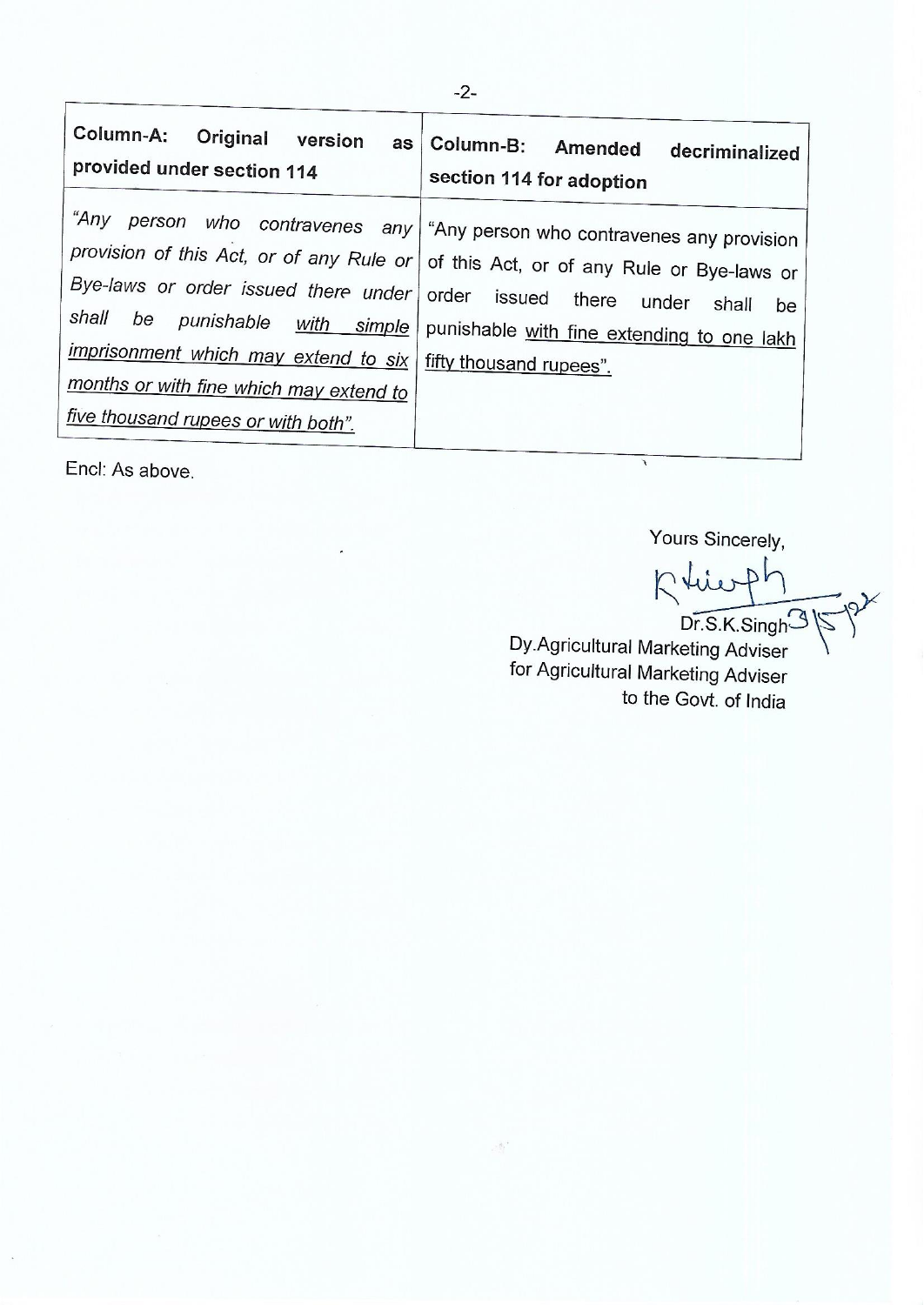**List of Additional Chief Secretary/Principal Secretary/Secretary, in-charge of Agricultural Marketing in States /UTs**

| S.No.          | <b>State/UT</b>      | <b>Address</b>                                                                                                                                                                  | <b>Email Id</b>          |
|----------------|----------------------|---------------------------------------------------------------------------------------------------------------------------------------------------------------------------------|--------------------------|
| 1              | Andhra<br>Pradesh    | <b>Special Chief Secretary to Government</b><br>(Agri, Seri&Horti)<br>4th Block, Ground Floor, Room<br>No:188, A.P Secretariat Office,<br>Velagapudi,<br>Guntur - 522503        | prisecy_agr@ap.gov.in    |
| $\overline{2}$ | Arunachal<br>Pradesh | <b>Secretary Agriculture</b><br>Government of Arunachal Pradesh,<br>Block-1, Civil Secretariat,<br>Itanagar - 791111                                                            | bidoltayeng250@gmail.com |
| 3              | Assam                | <b>Principal Secretary</b><br>Agriculture Deptt. & APC,<br>Block-C, 3rd Floor, Room No. C-317,<br>Assam Sachivalaya, Dispur,<br>Guwahati-781006                                 | ashishbhutani@gmail.com  |
| $\overline{4}$ | Chhattisgarh         | Secretary and Agricultural Production<br>Commissioner<br>Govt. of Chhattisgarh<br>Dept. of Agri and Biotechnology,<br>Mantralaya, Mahanadi Bhawan,<br>Atal Nagar, Raipur-492101 | acs-gri.cg@gov.in        |
| 5              | Delhi                | Secretary-Cum-<br>Commissioner(Development),<br>Govt. of NCT of Delhi 5/9,<br>Under Hill Road, Delhi - 110054                                                                   | cdevlop@nic.in           |
| 6              | Goa                  | Secretary (Agriculture),<br>Government of Goa,<br>Secretariat, Porvorium-403521                                                                                                 | Secsw-sect.goa@gov.in    |
| $\overline{7}$ | Gujarat              | Secretary,<br>(Animal Husbandry, Cow Breeding,<br>Fishing and Co-operation),<br>Sachivalaya, Gandhi Nagar - 382010                                                              | seccpd@gujarat.gov.in    |
| 8              | Haryana              | <b>Additional Chief Secretary (Agriculture)</b><br>Govt. of Haryana<br>Room No.336/3, Sector-1,<br>Chandigarh-160001                                                            | acsagriharyana@gmail.com |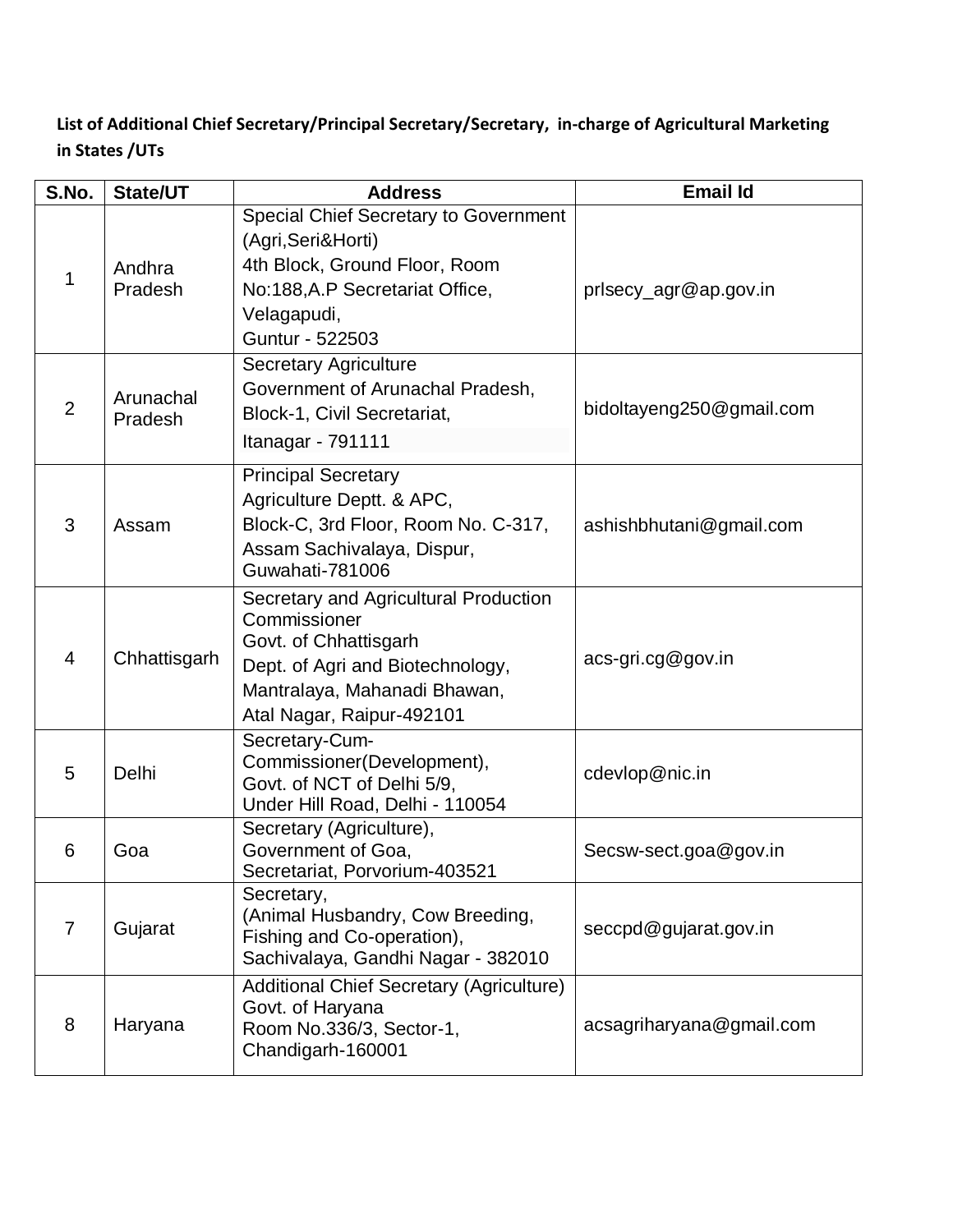| $9$ | Himachal<br>Pradesh | <b>Secretary Agriculture</b><br>H.P.Secretariat<br>Circular Road,<br>Chotta Shimla-171002                                                                                              | agrisecy-hp@nic.in          |
|-----|---------------------|----------------------------------------------------------------------------------------------------------------------------------------------------------------------------------------|-----------------------------|
| 10  | Jharkhand           | Secretary (Agriculture)<br>Deptt. of Agriculture, Animal<br><b>Husbandry and Co-operative</b><br>Govt. of Jharkhand<br>Nepal House, Doranda<br>Ranchi - 834002                         | jhagriculture@gmail.com     |
| 11  | Karnataka           | <b>Principal Secretary (Cooperation)</b><br>Govt. of Karnataka<br>Room No.610, 6th floor, 3rd Gate,<br>MS building,<br>Bangalore -560001                                               | prs-coop@karnataka.gov.in   |
| 12  | Madhya<br>Pradesh   | Agricultural Production Commissioner<br>Govt. of Madhya Pradesh<br>D-3/24, Char Imli,<br>Bhopal - 462004                                                                               | apc@mp.gov.in               |
| 13  | Maharashtra         | <b>Additional Chief Secretary (Marketing)</b><br>Govt. of Maharashtra<br>Deptt. of Cooperation, Marketing and<br>Textile,<br>3 <sup>rd</sup> Floor Annex, Mantralaya,<br>Mumbai-400032 | acs.planning@maharashtra.go |
| 14  | Manipur             | <b>Commissioner (MAHUD/Arts</b><br>&Cul/IPR/Agri) & Secretary (HRC)<br>Old Secretariat Building, Babupara,<br>Imphal- 795001                                                           | joymongjam@yahoo.com        |
| 15  | Meghalaya           | <b>Commissioner &amp; Secretary</b><br>(Agriculture)<br>Meghalaya Civil Secretariat,<br>Room No. 418, Addl. Building,<br>Shillong-793001                                               | vijaymeghalaya@gmail.com    |
| 16  | Mizoram             | Secretary Agriculture,<br>Room No.222, 2 <sup>nd</sup> Floor,<br>New Secretariat Complex, Khatla,<br>Aizwal-796001                                                                     | agrdepmiz2021@gmail.com     |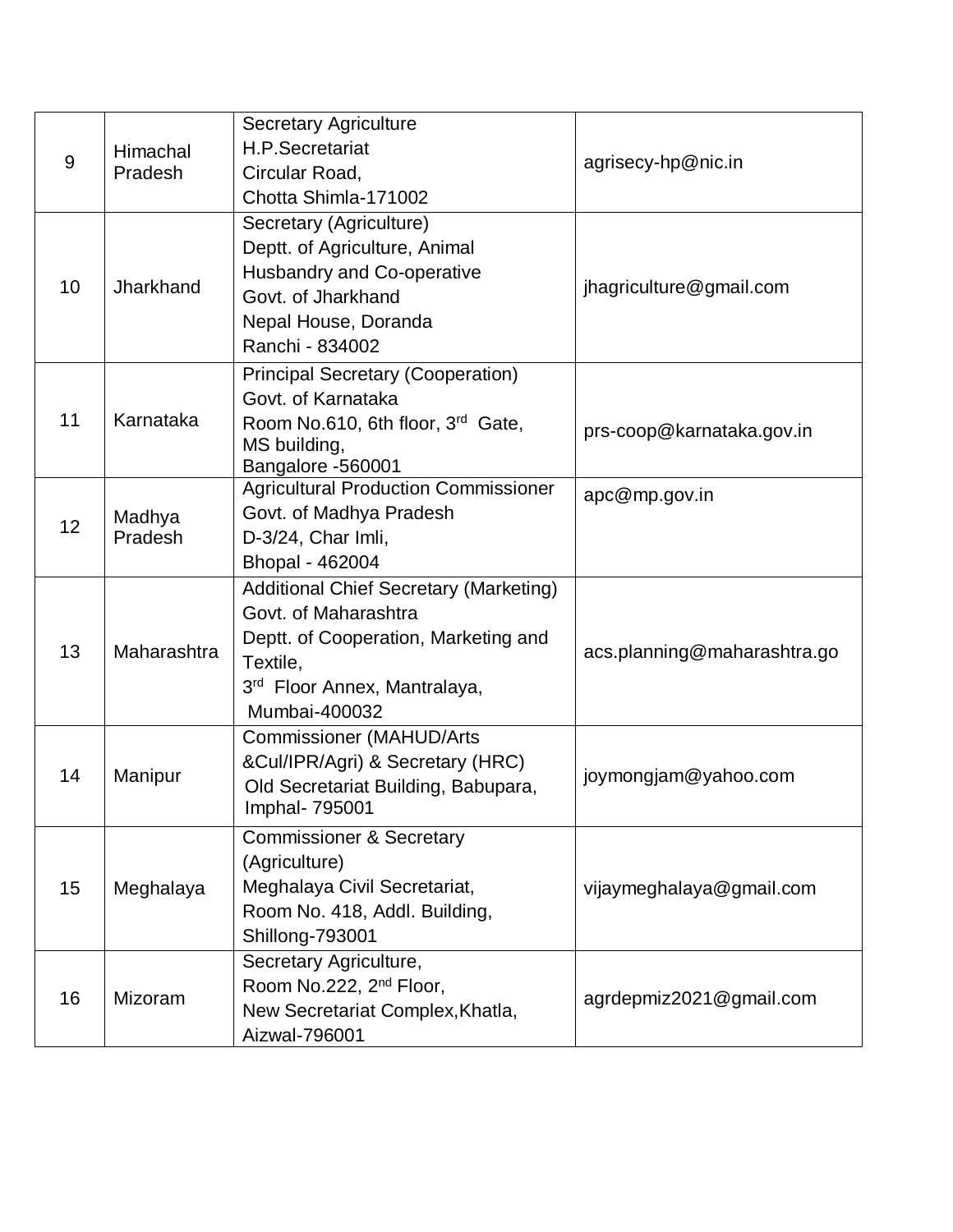| 17 | Nagaland          | APC and Commissioner & Secretary<br>to Government of Nagaland,<br>Civil Secretariat, | apc-ngl@nic.in                 |
|----|-------------------|--------------------------------------------------------------------------------------|--------------------------------|
|    |                   | Kohima -797004.                                                                      |                                |
|    |                   | <b>Additional Chief Secretary (Agriculture)</b>                                      |                                |
|    |                   | Department of Agriculture and Farmers                                                |                                |
| 18 | Odisha            | Empowerment,                                                                         |                                |
|    |                   | Govt. of Odisha                                                                      |                                |
|    |                   | KrishiBhavan,                                                                        | agrsec.or@nic.in               |
|    |                   | Bhubaneswar -751001.                                                                 |                                |
|    |                   | <b>Additional Chief Secretary (Agriculture</b>                                       |                                |
| 19 | Punjab            | and FW)<br>3rd Floor, Punjab Civil Sectt.2,                                          | fcd@punjab.gov.in              |
|    |                   | Chandigarh-160009                                                                    |                                |
|    |                   | Principal Secretary (Ag),                                                            |                                |
| 20 | Rajasthan         | Sectt. 4224, Sachivalaya Bhawan,                                                     | prsecyagri@rajasthan.gov.in    |
|    |                   | Jaipur - 302005                                                                      |                                |
|    |                   | <b>Secretary Agriculture</b>                                                         |                                |
|    |                   | <b>Food Security and Agriculture</b>                                                 | agri.secretary.sikkim@gmail.co |
| 21 | <b>Sikkim</b>     | Development Department,<br>Govt. of Sikkim                                           | m                              |
|    |                   | KrishiBhavan, Tadong - 737102                                                        |                                |
|    |                   | APC & Secretary to Government,                                                       |                                |
|    |                   | <b>Agriculture &amp; Co-operation Department</b>                                     |                                |
| 22 |                   | 4 <sup>th</sup> Floor, C-Block, BRK Rao Building,                                    | prl.secy.agritelangana@gmail.c |
|    | Telangana         | Telangana Secretariat,                                                               | <sub>om</sub>                  |
|    |                   | Hyderabad -500063                                                                    |                                |
|    |                   | Agril Production Commissioner and                                                    |                                |
|    |                   | Principal Secretary,                                                                 |                                |
| 23 | <b>Tamil Nadu</b> | Government of Tamil Nadu,                                                            | agrisec@tn.gov.in              |
|    |                   | Secretariat, Fort St. George,                                                        |                                |
|    |                   | Chennai-600005                                                                       |                                |
|    |                   | <b>Secretary Agriculture</b>                                                         |                                |
| 24 | Tripura           | KrishiBhavan,                                                                        | secy.pcd-tr@gov.in             |
|    |                   | Agartala - 799001                                                                    |                                |
|    |                   | Addl. Chief Secretary (Agriculture)                                                  |                                |
|    |                   | Room No.25, Naveen                                                                   |                                |
| 25 | Uttar<br>Pradesh  | BhavanSachivalay, VidhanSabhaMarg,                                                   | psup.agri@gmail.com            |
|    |                   | Lucknow-226 001                                                                      |                                |
|    |                   |                                                                                      |                                |